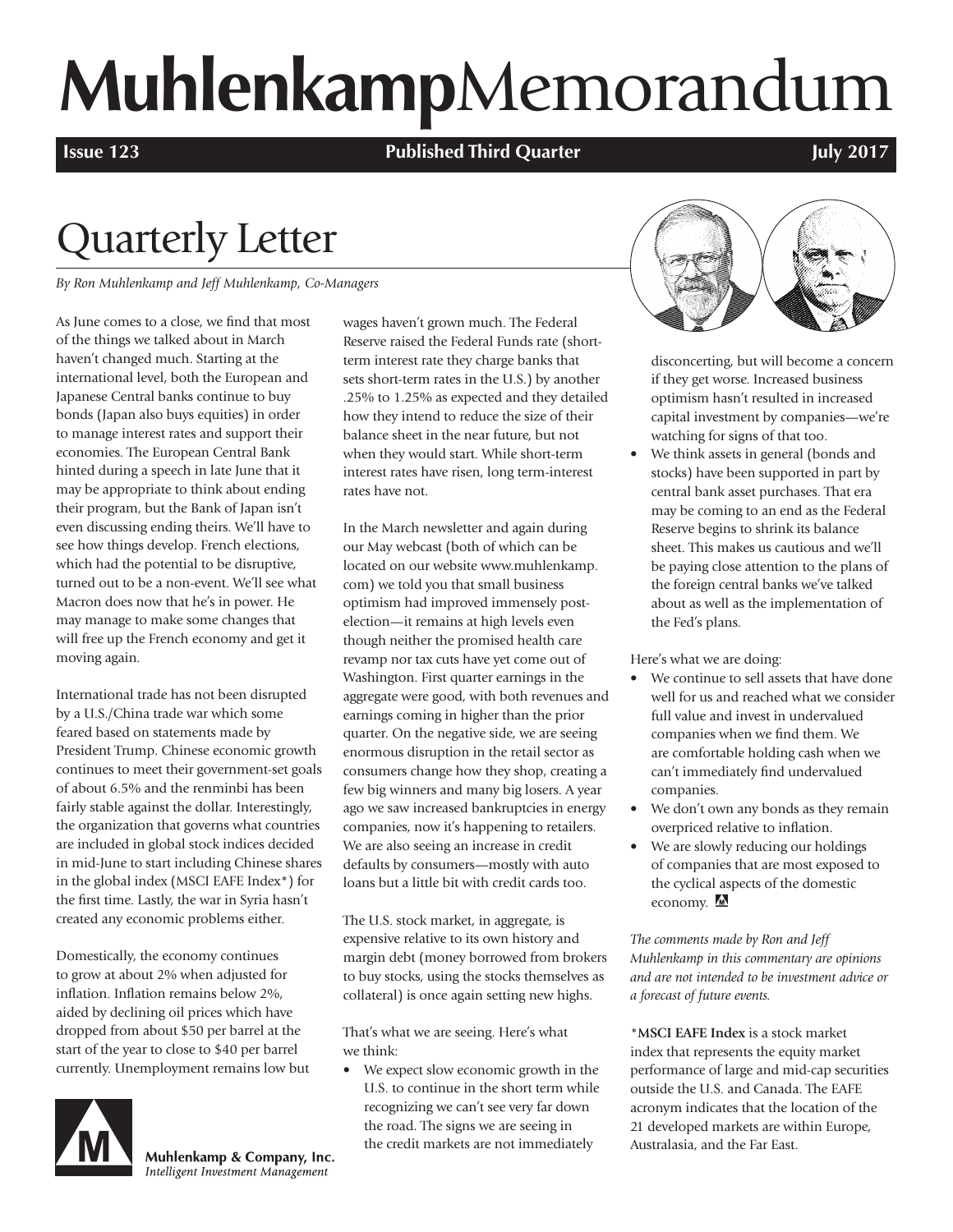## **Muhlenkamp**Memorandum

## Muhlenkamp & Company's 40th Anniversary

*By Ron, Jeff, and Tony Muhlenkamp* 

This year marks the 40th anniversary of the founding of Muhlenkamp and Company, Inc. We are pleased, proud, and grateful that we have been able to serve our clients and the community for the last forty years. It is unusual in this industry for a small, independent firm that is NOT located on Wall Street to survive, much less thrive, for that long. For the last forty years we have worked to help families and institutions achieve their financial goals by implementing sound and disciplined investment decisions. Consistent leadership, common sense, and a continuously improving approach to investing has helped

**2**

us avoid much of the hype that typically surrounds our profession. Today we would like to recognize the two groups of individuals that we have to thank for making the last forty years possible: our clients and our people.

We extend our profound thanks to our clients, past and present, for the opportunity to earn your trust and work with you to meet your financial goals. Ron started the company because he observed that marketing agendas were sometimes taking precedence over sound investing principles and the client was not being well served. Working initially from his home, Ron managed individual client portfolios, then expanded Muhlenkamp & Company's services in 1988 by launching our mutual fund so we could create a diversified portfolio for folks with smaller amounts of investment assets. Our experience working with individuals has taught us the importance of listening and understanding the unique financial situations and goals of each of our clients. Today, we still continue to emphasize this process for all of our clients. We have also learned that open, honest and direct communication with

our clients allows for all parties to better understand the impact of our investment decisions regarding their objectives. Out of that realization came the quarterly newsletter, website, email communications, seminars, pamphlets, and a couple of books. We continue to emphasize communication today, though the seminars have morphed into webcasts as we keep up with technology and the needs of our clients. We love talking to our clients, that's how we learn, and we'll keep doing that. Please don't ever hesitate to contact us with your feedback, questions, or concerns.



As we continue to manage Muhlenkamp & Company, we are grateful for all the members of Muhlenkamp & Company, both past and present. Our current staff includes three analysts: Jack Kunkle, Ken Dupre, and Tammy Neff, and they've been with us for 25, 20, and 14 years respectively. They do a fantastic job understanding the market and finding investments and we appreciate all of their hard work. Adrienne Caracciolo (17 years) and Rich Dean (16 years) run the office, the IT, and all of the support functions to keep things humming, and they do a great job. Literally we couldn't do it without them. Monica Leister (23 years) and Michelle Orphall (20 years) are in charge of our client communications and do a



wonderful job keeping us in touch with you. Our tenure at Muhlenkamp & Company is Ron (40 years), Tony (25 years), and Jeff (9 years). Last but not least is our most recent hire, Brad Hanes (less than a year), who is working with institutional clients. We'll let you know how he's doing at the 50-year mark, but so far so good. We'd also like to give a "shout out" to our alumni, some have continued to work within the industry, some moved into other professions, and some are enjoying retirement. Thanks for everything you did for us, we loved working with you, we wish you well and hope your time here was rewarding.

Forty years is a long time. We've seen wars, inflation, deflation, booms, busts and fads. Some years we exceeded our own high expectations, some years we've been disappointed. Our starting point forty years ago was to evaluate businesses as a businessmen would: is the business getting a good return on its invested capital and what are the prospects for that continuing? If we like the answers to that inquiry and we can acquire the business at what we consider a fair price that gives us the potential for a good return, we think we've got a good investment. We haven't found a better way to think about investing though we keep looking for one. If we do find a better way, rest assured we'll let you know. The future is uncertain, as the future always is, but we are looking forward to it and have a succession plan in place with regard to executive and portfolio management at Muhlenkamp. As a company we look forward to finding new ways to benefit our clients, new clients to work with, and new investing challenges.

*The comments made in this commentary are opinions and are not intended to be investment advice or a forecast of future events.*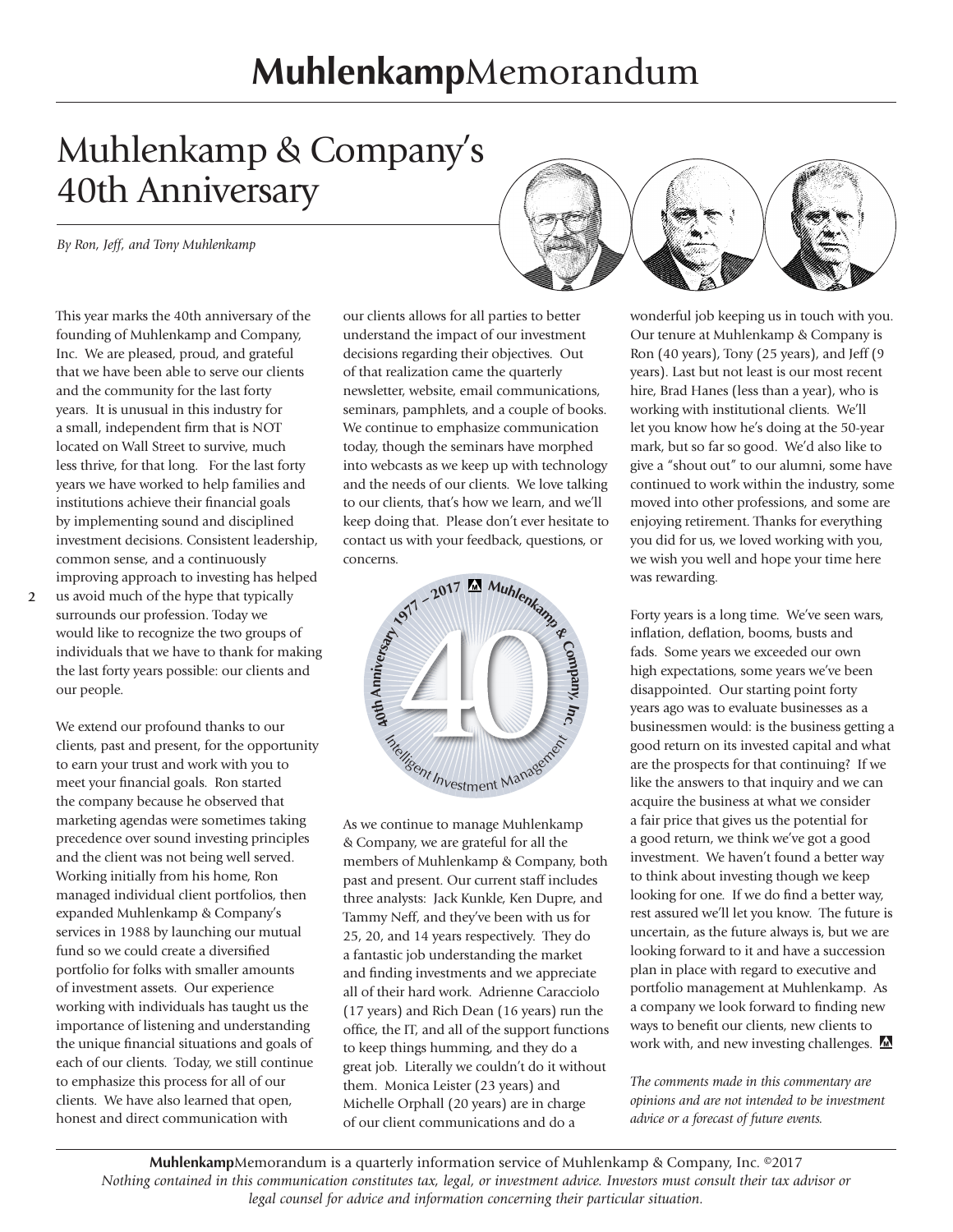## Creating a Budget

*Like other tools, a budget can help assist you in meeting your goals. As you decide how to allocate your assets, keep Ron's maxims in mind.*

*No person or company can make you buy their product (only government can do that). Unless the product and price attract a buyer, there will be no purchase.* 

*—Ron Muhlenkamp*

*The essentials of life are cheap. Only the luxuries are expensive.* 

*—Ron Muhlenkamp*

#### **What is a budget?**

A budget is a written plan of how you will spend your money for a specified time period (usually monthly). Typically in the form of a spreadsheet, this tool can help you manage your future spending in an attempt to keep your expenses aligned with your income and your financial goals. Budgeting is planning and looking forward, not backward.

#### **Why have a budget?**

- A budget allows you to see your financial life on paper. It takes the abstract (earning an income, spending your money, and planning your purchases) and makes it tangible. It allows you to create reports, monitor your progress, and keep a history of your financial life.
- A budget allows you and your spouse to be on the same course (to see the same thing) and to work as a team when attempting to reach your financial goals since your plan for spending is documented rather than only a thought (nobody can read your mind).
- A budget encourages you to look at necessities vs. luxuries. When you need to spend less, you can cut back in the luxury or convenience category.

• A budget helps you to reach your financial goals faster by showing you whether or not your spending is consistent with your short-term and long-term goals.

#### **Guidelines to create a budget**

• Create your own spreadsheet or use an app or software created for personal budgets.

- Decide on the level of detail for your budget, ranging from very broad categories to extremely detailed. The more specific you are, the better you can plan and analyze your spending.
- Be realistic about your expenses. Use your Cash Flow Statement as a reference for past expenses.
- Determine the amount you need to save monthly to reach your short-term and long-term goals.
- Give yourself allowances in areas that you enjoy.
- Adjust your budget as your life changes, such as increased income, additional children, or new financial goals.
- Include regular monthly expenses as well as infrequent expenses like birthday gifts. Every dollar should be accounted for, whether you spend or save it.
- Stick to it. You will get more comfortable with budgeting if you continue each month. Adjust when needed.

**3**

#### **Announcements**

**Register for our Upcoming Webcast**  Please join us for our webcast with Tony, Ron, and Jeff Muhlenkamp.

Tuesday, August 22, 2017 4:00 pm – 5:00 pm ET Register at www.muhlenkamp.com or call us at (877)935-5520 extension 4.

**Webcast Archive Available on Website** During the webcast on May 11, 2017, Jeff and Tony shared our process for building portfolios. Jeff also talked about some of the key indicators that we are

following to give investors an insight into what we are doing and why. Visit www.muhlenkamp.com for the webcast archive and to access other videos and essays available in our Library collection.

#### **Request for Email Address**

Muhlenkamp & Company regularly publishes information that gets distributed by email only. To be added to our email list, visit www.muhlenkamp.com or call us at (877) 935-5520 extension 4. Your contact information will not be released to any third party. M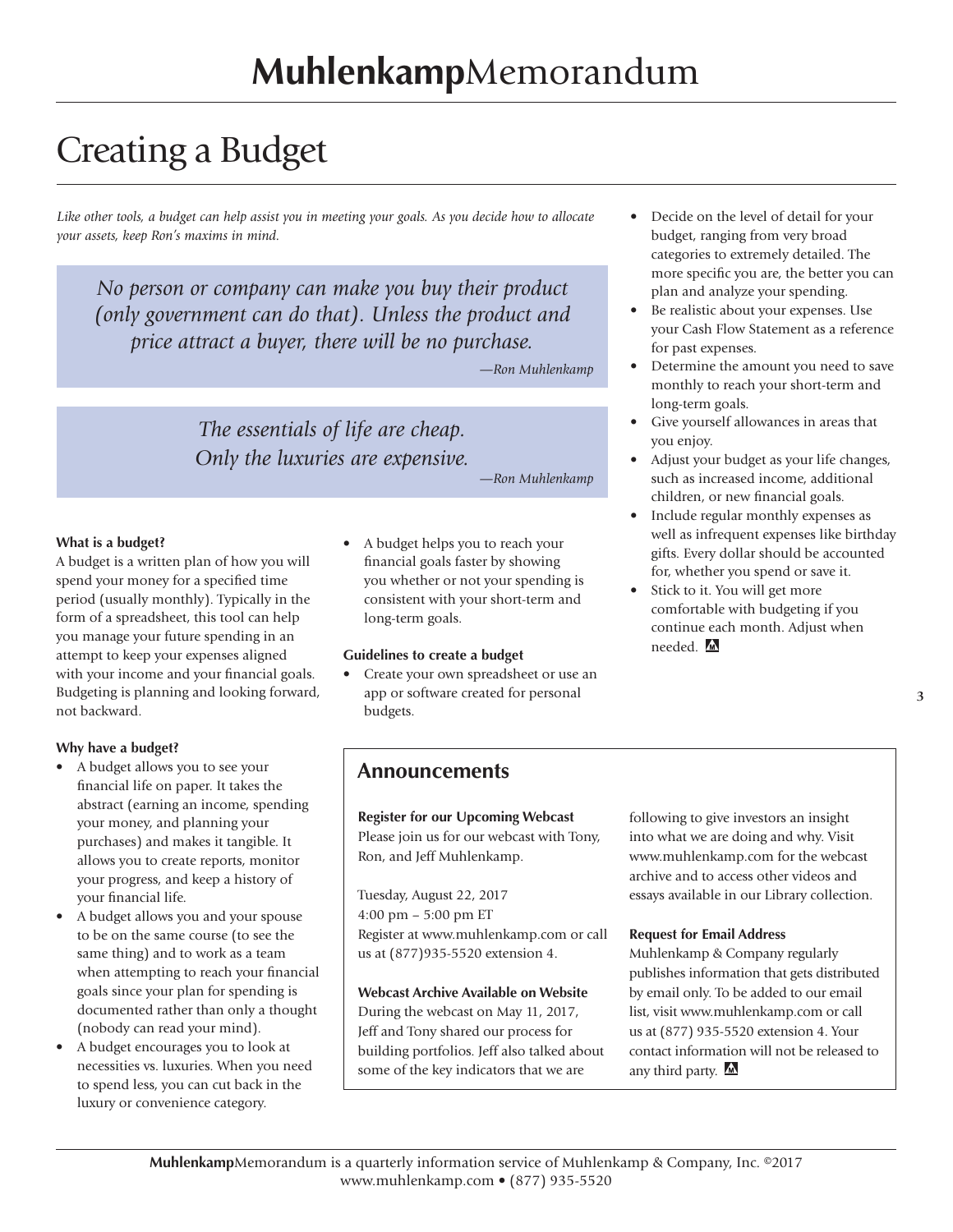

### **Muhlenkamp**Memorandum

Inside this issue:

- Quarterly Letter
- Muhlenkamp & Company's 40th Anniversary
- Creating a Budget
- Announcements

## **Webcast Details**

Please join us for our webcast with Tony, Ron, and Jeff Muhlenkamp. Along with our general economic and market observations, Ron will reflect on the first 40 years of Muhlenkamp & Company.

- What I have learned.
- Changes I have seen over the years.
- M&C going forward.

**Tuesday, August 22, 2017** 4:00 pm – 5:00 pm ET



**Register at www.muhlenkamp.com or call us at (877)935-5520 extension 4.**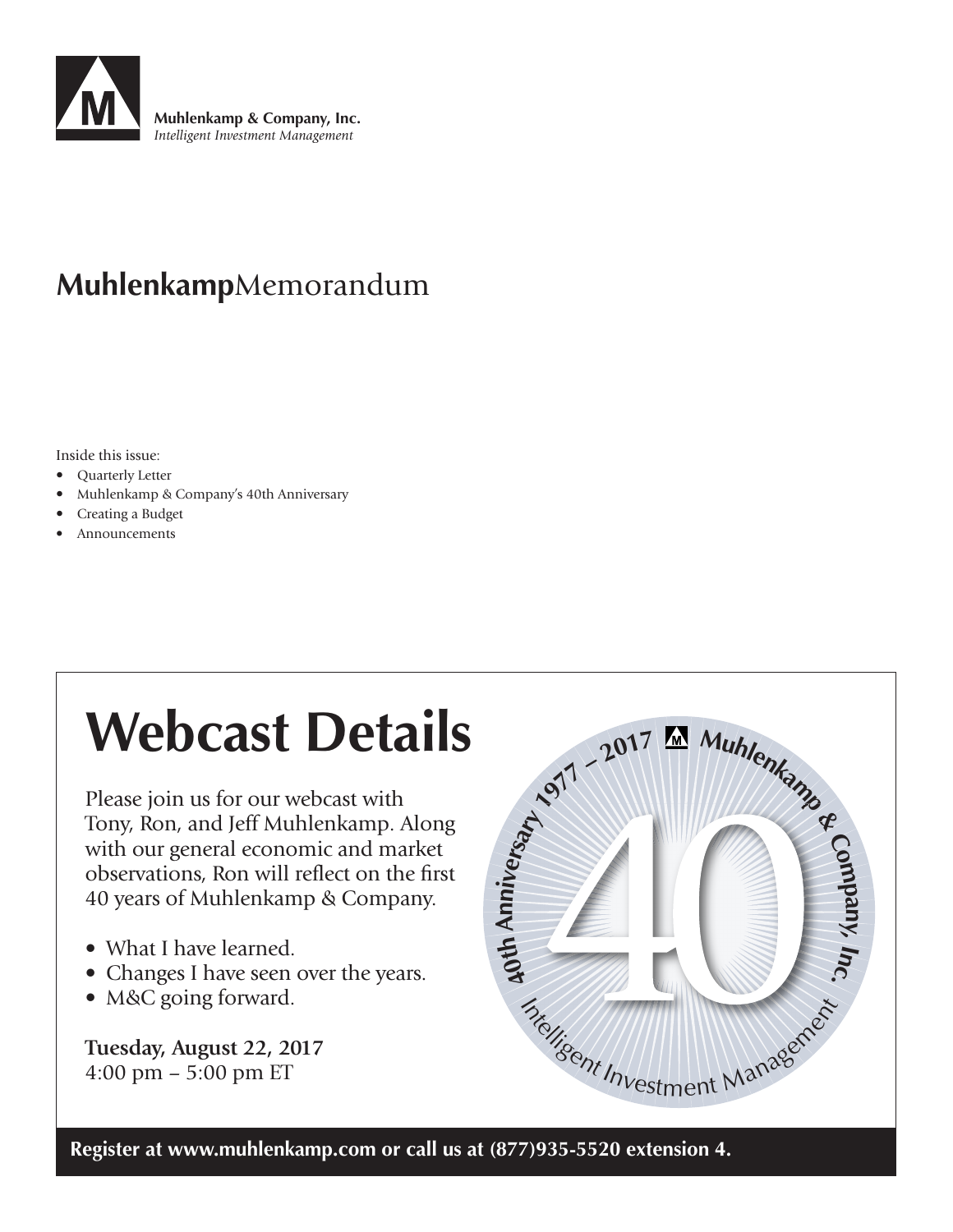# **Muhlenkamp**SMA **All-Cap Value**

#### **For the period ended 6/30/17**

*Muhlenkamp & Company's All-Cap Value SMA (Separately Managed Account) is designed for investors' accounts over \$100,000. We employ full discretion, applying fundamental analysis.*

#### **Investment Objective**

We seek to maximize total after-tax return through capital appreciation, and income from dividends and interest, consistent with reasonable risk.

#### **Investment Strategy**

We invest in undervalued assets wherever they may be found. Typically, this results in holding a portfolio of companies we believe are materially undervalued by the market. Bonds may be included in the portfolio if they are a good investment.

#### **Investment Process**

We start with a bottom-up scan of domestic companies, typically looking at most U.S. companies at least four times per year. We add to that an understanding of the sector dynamics in which companies are operating, an assessment of the business cycle, and a review of macroeconomic conditions.

Our primary screening metric is return on shareholder equity (ROE). We are looking for companies with stable returns that can be purchased cheaply, or for companies with improving returns that have not yet been recognized by the market.

We don't believe that a holding period of "forever" is appropriate in all cases, but are comfortable holding companies as long as they continue to meet expectations.

#### **Investment Risk**

We define investment risk as the probability of losing purchasing power over long periods of time, which is quite different from Wall Street's definition of price volatility in very short periods of time. Taxes, inflation, and spending will ALL impact the purchasing power of your assets.



**Muhlenkamp & Company, Inc.** Intelligent Investment Management

### **All-Cap Value Composite Performance (Net of Fees)**

|                               |                 |                    | - Annualized  ———— |                 |                  |                  |  |
|-------------------------------|-----------------|--------------------|--------------------|-----------------|------------------|------------------|--|
|                               | Year to<br>Date | <b>One</b><br>Year | Past 3<br>Years    | Past 5<br>Years | Past 10<br>Years | Past 15<br>Years |  |
| Refurn                        | 5.79%           | 9.33%              | $-0.78\%$          | 8.35%           | $0.50\%$         | $4.49\%$         |  |
| S&P 500 Total Return*         | $9.34\%$        | $17.90\%$          | $9.61\%$           | 14.63%          | 7.18%            | 8.34%            |  |
| <b>Consumer Price Index**</b> | $1.37\%$        | $1.87\%$           | $0.95\%$           | $1.27\%$        | $1.64\%$         | 2.08%            |  |

\* The S&P 500 is a widely recognized, unmanaged index of common stock prices. The figures for the S&P 500 reflect all dividends reinvested but do not reflect any deductions for fees, expenses, or **taxes. One cannot invest directly in an index.**

 \*\* Consumer Price Index (CPI) – As of May 2017 – U.S. CPI Urban Consumers NSA (Non-Seasonally Adjusted), Index. The Consumer Price Index tracks the prices paid by urban consumers for goods and services and is generally accepted as a measure of price infl ation. Price infl ation affects consumers' purchasing power.

Consolidated performance with dividends and other earnings reinvested. Performance figures reflect the *deduction of broker commission expenses and the deduction of investment advisory fees. Such fees are described in Part II of the adviser's Form ADV. The advisory fees and any other expenses incurred in the management of the investment advisory account will reduce the client's return. It should not be assumed that recommendations made in the future will be profi table or will equal the performance of the above accounts. A list of all security recommendations made within the past twelve months is available upon request.*

### **Top Twenty Holdings**

|                                                               |                                            | $%$ of Net |
|---------------------------------------------------------------|--------------------------------------------|------------|
| Company                                                       | Industry                                   | Asset      |
| Alliance Data Systems Corporation                             | <b>IT Services</b>                         | $6.55\%$   |
| Apple Computer Inc.                                           | Technology Hardware, Storage & Peripherals | 4.36%      |
| Gilead Sciences, Inc.                                         | Biotechnology                              | 4.28%      |
| Hanesbrands, Inc.                                             | Textiles, Apparel & Luxury Goods           | 3.88%      |
| <b>ON Semiconductor Corporation</b>                           | Semiconductors & Semiconductor Equipment   | 3.65%      |
| Annaly Capital Management Inc.                                | Real Estate Investment Trusts              | 3.40%      |
| <b>McKesson Corporation</b>                                   | Health Care Providers & Services           | 3.22%      |
| Microchip Technology                                          | Semiconductors & Semiconductor Equipment   | 3.12%      |
| Celgene Corporation                                           | Biotechnology                              | 3.03%      |
| Dow Chemical Company                                          | Chemicals                                  | 2.99%      |
| Celanese Corporation - Series A                               | Chemicals                                  | 2.97%      |
| UnitedHealth Group Inc.                                       | Healthcare Providers & Services            | 2.90%      |
| Microsoft Corporation                                         | Software                                   | 2.85%      |
| Biogen Idec Inc.                                              | Biotechnology                              | 2.80%      |
| Lannett Company, Inc.                                         | Pharmaceuticals                            | 2.76%      |
| <b>SPDR Gold Shares</b>                                       | Exchange Traded Funds                      | 2.57%      |
| Tencent Holdings Ltd. ADR                                     | Internet Software & Services               | 2.56%      |
| PowerShares Buyback Achievers Portfolio Exchange Traded Funds |                                            | 2.46%      |
| Federated Investors, Inc. - Class B                           | Capital Markets                            | 2.42%      |
| Cameco Corporation                                            | Oil, Gas, & Consumable Fuels               | 2.39%      |
|                                                               |                                            |            |

*Composite holdings are subject to change and are not recommendations to buy or sell any security.*

*Composite Top Twenty Holdings are presented as supplemental information to the fully compliant presentation on the next page.*

*Return on Equity (ROE) is a company's net income (earnings), divided by the owner's equity in the business (book value).*